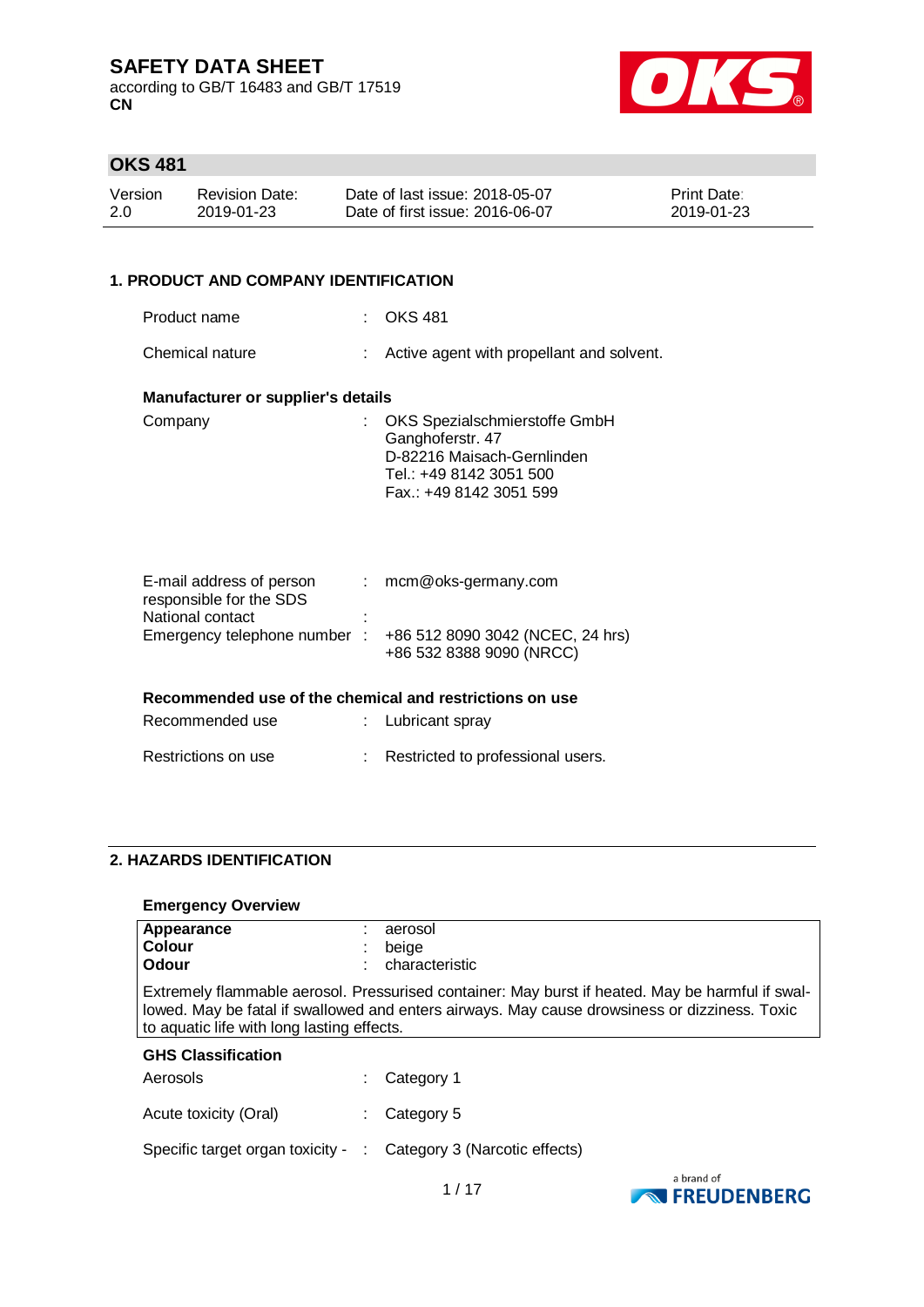according to GB/T 16483 and GB/T 17519 **CN**



| <b>OKS 481</b>           |                                     |                                                                                                                                                                                                                                                                                      |                                                                                                                             |
|--------------------------|-------------------------------------|--------------------------------------------------------------------------------------------------------------------------------------------------------------------------------------------------------------------------------------------------------------------------------------|-----------------------------------------------------------------------------------------------------------------------------|
| Version<br>2.0           | <b>Revision Date:</b><br>2019-01-23 | Date of last issue: 2018-05-07<br>Date of first issue: 2016-06-07                                                                                                                                                                                                                    | Print Date:<br>2019-01-23                                                                                                   |
|                          |                                     |                                                                                                                                                                                                                                                                                      |                                                                                                                             |
|                          | single exposure                     |                                                                                                                                                                                                                                                                                      |                                                                                                                             |
|                          | <b>Aspiration hazard</b>            | Category 1                                                                                                                                                                                                                                                                           |                                                                                                                             |
|                          | Acute aquatic toxicity              | Category 2<br>÷.                                                                                                                                                                                                                                                                     |                                                                                                                             |
|                          | Chronic aquatic toxicity            | Category 2                                                                                                                                                                                                                                                                           |                                                                                                                             |
|                          | <b>GHS label elements</b>           |                                                                                                                                                                                                                                                                                      |                                                                                                                             |
|                          | Hazard pictograms                   |                                                                                                                                                                                                                                                                                      |                                                                                                                             |
|                          | Signal word                         | Danger                                                                                                                                                                                                                                                                               |                                                                                                                             |
|                          | <b>Hazard statements</b>            | H222 Extremely flammable aerosol.<br>H229 Pressurised container: May burst if heated.<br>H303 May be harmful if swallowed.<br>H304 May be fatal if swallowed and enters airways.<br>H336 May cause drowsiness or dizziness.<br>H411 Toxic to aquatic life with long lasting effects. |                                                                                                                             |
| Precautionary statements |                                     | <b>Prevention:</b>                                                                                                                                                                                                                                                                   |                                                                                                                             |
|                          |                                     | and other ignition sources. No smoking.<br>P251 Do not pierce or burn, even after use.<br>P273 Avoid release to the environment.                                                                                                                                                     | P210 Keep away from heat, hot surfaces, sparks, open flames<br>P211 Do not spray on an open flame or other ignition source. |
|                          |                                     | Response:                                                                                                                                                                                                                                                                            |                                                                                                                             |
|                          |                                     | P301 + P310 IF SWALLOWED: Immediately call a POISON<br>CENTER/doctor.<br>P331 Do NOT induce vomiting.<br>P391 Collect spillage.                                                                                                                                                      |                                                                                                                             |
|                          |                                     | Storage:                                                                                                                                                                                                                                                                             |                                                                                                                             |
|                          |                                     | tures exceeding 50 °C/ 122 °F.                                                                                                                                                                                                                                                       | P410 + P412 Protect from sunlight. Do not expose to tempera-                                                                |

#### **Health hazards**

May be harmful if swallowed. May cause drowsiness or dizziness. May be fatal if swallowed and enters airways.

### **Environmental hazards**

Toxic to aquatic life. Toxic to aquatic life with long lasting effects.

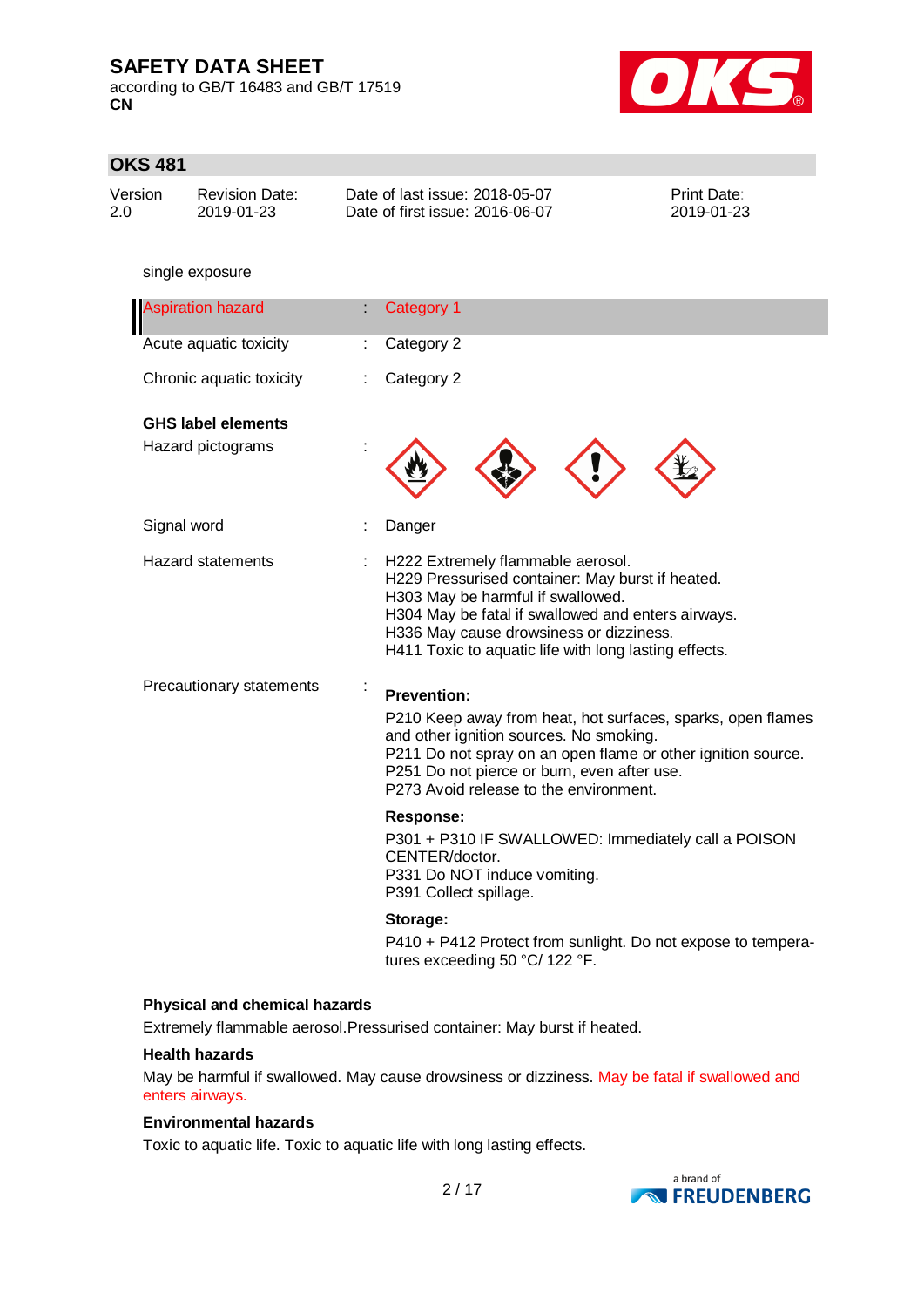according to GB/T 16483 and GB/T 17519 **CN**



## **OKS 481**

| Version | <b>Revision Date:</b> | Date of last issue: 2018-05-07  | <b>Print Date:</b> |
|---------|-----------------------|---------------------------------|--------------------|
| -2.0    | 2019-01-23            | Date of first issue: 2016-06-07 | 2019-01-23         |

### **Other hazards which do not result in classification**

None known.

#### **3. COMPOSITION/INFORMATION ON INGREDIENTS**

Substance / Mixture : Mixture

## **Hazardous components**

| I Chemical name | CAS-No.  | Concentration (% w/w) |
|-----------------|----------|-----------------------|
| Pentane         | 109-66-0 | $>= 50 - 70$          |
| <b>Butane</b>   | 106-97-8 | $>= 10 - 20$          |
| propane         | 74-98-6  | $>= 1 - 10$           |
| Isobutane       | 75-28-5  | $>= 1 - 10$           |

### **4. FIRST AID MEASURES**

| If inhaled                                          | Call a physician or poison control centre immediately.<br>Remove person to fresh air. If signs/symptoms continue, get<br>medical attention.<br>Keep patient warm and at rest.<br>If unconscious, place in recovery position and seek medical<br>advice.<br>Keep respiratory tract clear.<br>If breathing is irregular or stopped, administer artificial respira-<br>tion. |
|-----------------------------------------------------|---------------------------------------------------------------------------------------------------------------------------------------------------------------------------------------------------------------------------------------------------------------------------------------------------------------------------------------------------------------------------|
| In case of skin contact                             | Take off all contaminated clothing immediately.<br>Get medical attention immediately if irritation develops and<br>persists.<br>Wash clothing before reuse.<br>Thoroughly clean shoes before reuse.<br>Wash skin thoroughly with soap and water or use recognized<br>skin cleanser.                                                                                       |
| In case of eye contact<br>$\mathbb{R}^{\mathbb{Z}}$ | Rinse immediately with plenty of water, also under the eyelids,<br>for at least 10 minutes.<br>Seek medical advice.                                                                                                                                                                                                                                                       |
| If swallowed                                        | Move the victim to fresh air.<br>If accidentally swallowed obtain immediate medical attention.<br>Keep respiratory tract clear.<br>Do NOT induce vomiting.<br>Rinse mouth with water.<br>Aspiration hazard if swallowed - can enter lungs and cause<br>damage.                                                                                                            |
| Most important symptoms                             | Inhalation may provoke the following symptoms:                                                                                                                                                                                                                                                                                                                            |
|                                                     |                                                                                                                                                                                                                                                                                                                                                                           |

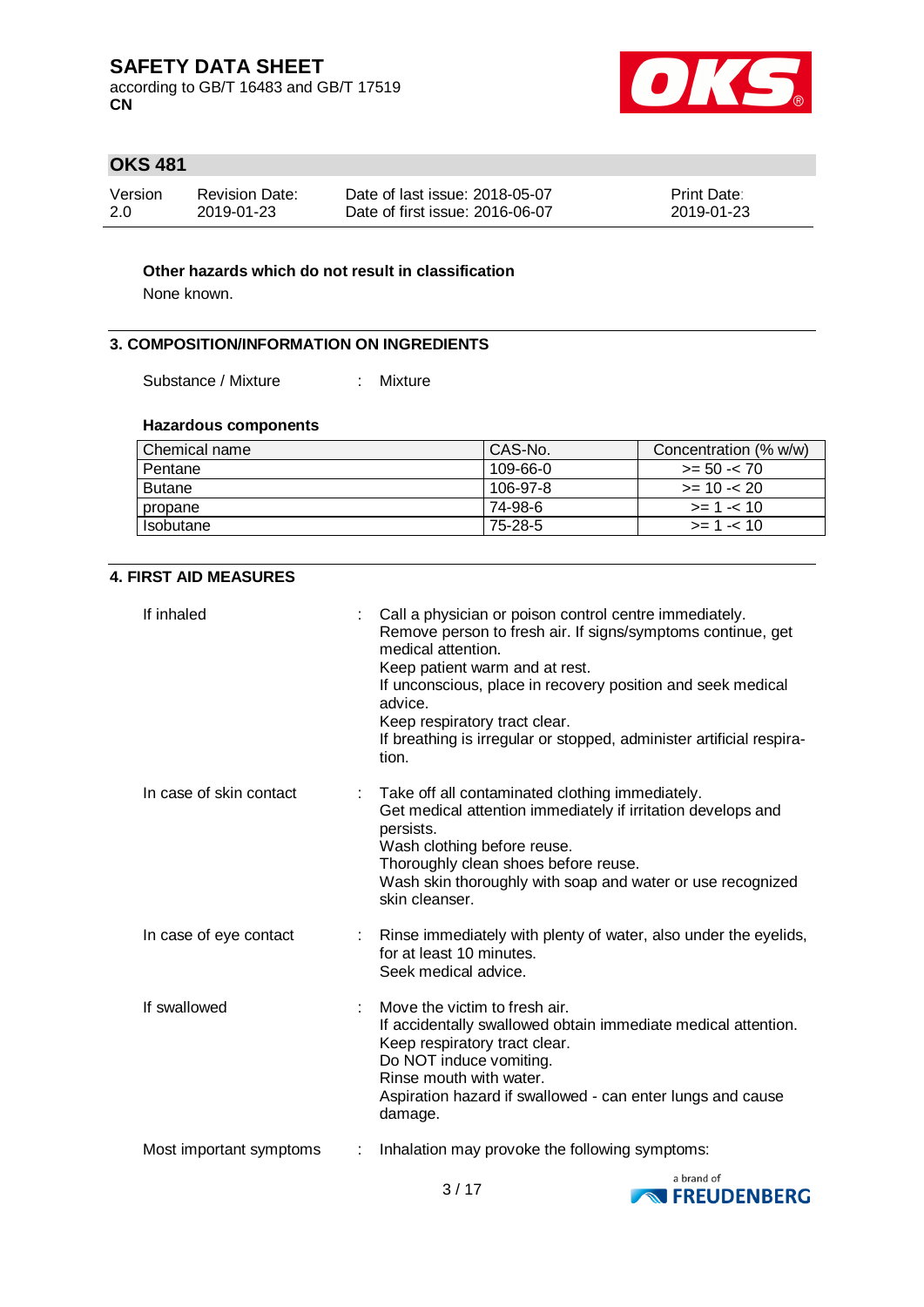according to GB/T 16483 and GB/T 17519 **CN**



## **OKS 481**

| Version<br>2.0 |                  | <b>Revision Date:</b><br>2019-01-23 |   | Date of last issue: 2018-05-07<br>Date of first issue: 2016-06-07                                                                                                                                                                                                                                                                                                                                        | Print Date:<br>2019-01-23 |
|----------------|------------------|-------------------------------------|---|----------------------------------------------------------------------------------------------------------------------------------------------------------------------------------------------------------------------------------------------------------------------------------------------------------------------------------------------------------------------------------------------------------|---------------------------|
|                | delayed          | and effects, both acute and         |   | Unconsciousness<br><b>Dizziness</b><br><b>Drowsiness</b><br>Headache<br>Nausea<br><b>Tiredness</b><br>Skin contact may provoke the following symptoms:<br>Erythema<br>Central nervous system depression<br>Can be absorbed through skin.<br>Risk of product entering the lungs on vomiting after ingestion.<br>Health injuries may be delayed.<br>Aspiration may cause pulmonary oedema and pneumonitis. |                           |
|                |                  | Notes to physician                  |   | Treat symptomatically.                                                                                                                                                                                                                                                                                                                                                                                   |                           |
|                |                  | <b>5. FIREFIGHTING MEASURES</b>     |   |                                                                                                                                                                                                                                                                                                                                                                                                          |                           |
|                |                  | Suitable extinguishing media :      |   | ABC powder                                                                                                                                                                                                                                                                                                                                                                                               |                           |
|                | media            | Unsuitable extinguishing            |   | High volume water jet                                                                                                                                                                                                                                                                                                                                                                                    |                           |
|                | fighting         | Specific hazards during fire-       | ÷ | Fire may cause evolution of:<br>Carbon oxides                                                                                                                                                                                                                                                                                                                                                            |                           |
|                |                  |                                     |   | <b>Fire Hazard</b><br>Do not let product enter drains.<br>Contains gas under pressure; may explode if heated.<br>Beware of vapours accumulating to form explosive concentra-<br>tions. Vapours can accumulate in low areas.                                                                                                                                                                              |                           |
|                | thods            | Specific extinguishing me-          |   | Standard procedure for chemical fires.<br>Collect contaminated fire extinguishing water separately. This<br>must not be discharged into drains.<br>Cool containers/tanks with water spray.                                                                                                                                                                                                               |                           |
|                | for firefighters | Special protective equipment :      |   | In the event of fire, wear self-contained breathing apparatus.<br>Use personal protective equipment.<br>In the case of respirable dust and/or fumes, use self-contained<br>breathing apparatus.<br>Exposure to decomposition products may be a hazard to<br>health.                                                                                                                                      |                           |

### **6. ACCIDENTAL RELEASE MEASURES**

| Personal precautions, protec- | Evacuate personnel to safe areas. |
|-------------------------------|-----------------------------------|
| tive equipment and emer-      | Ensure adequate ventilation.      |

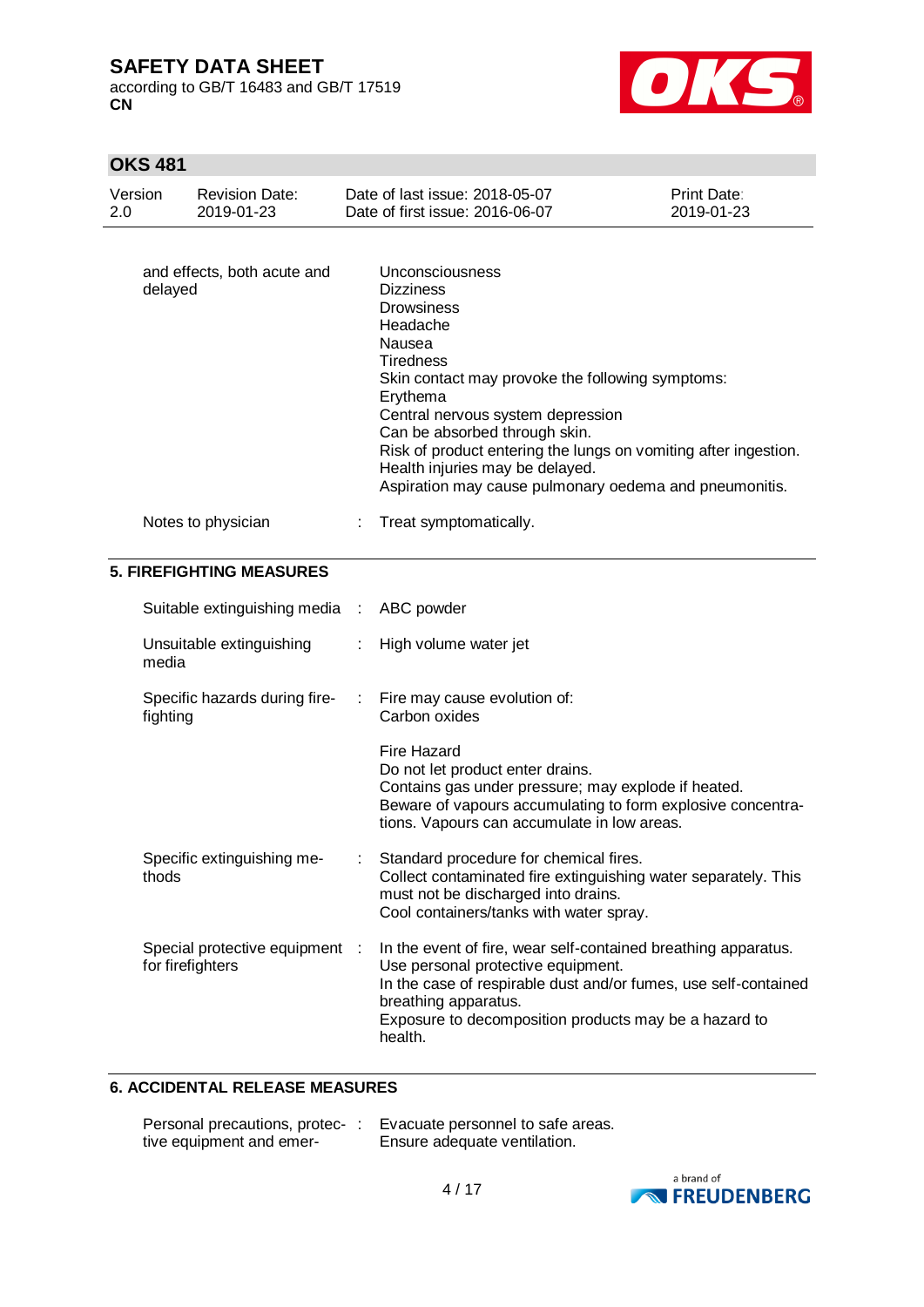according to GB/T 16483 and GB/T 17519 **CN**



## **OKS 481**

| Version<br>2.0                                           | <b>Revision Date:</b><br>2019-01-23 | Date of last issue: 2018-05-07<br>Date of first issue: 2016-06-07                                                                                                                                                                                                                                                                                                            | Print Date:<br>2019-01-23 |
|----------------------------------------------------------|-------------------------------------|------------------------------------------------------------------------------------------------------------------------------------------------------------------------------------------------------------------------------------------------------------------------------------------------------------------------------------------------------------------------------|---------------------------|
| gency procedures                                         |                                     | Remove all sources of ignition.<br>Do not breathe vapours or spray mist.<br>Do not breathe dust/ fume/ gas/ mist/ vapours/ spray.<br>Refer to protective measures listed in sections 7 and 8.                                                                                                                                                                                |                           |
| Environmental precautions                                |                                     | Do not allow contact with soil, surface or ground water.<br>Prevent further leakage or spillage if safe to do so.<br>If the product contaminates rivers and lakes or drains inform<br>respective authorities.                                                                                                                                                                |                           |
| Methods and materials for<br>containment and cleaning up |                                     | Contain spillage, and then collect with non-combustible ab-<br>sorbent material, (e.g. sand, earth, diatomaceous earth, ver-<br>miculite) and place in container for disposal according to local<br>/ national regulations (see section 13).<br>Keep in suitable, closed containers for disposal.<br>Non-sparking tools should be used.                                      |                           |
| Prevention of secondary<br>hazards                       |                                     | Only qualified personnel equipped with suitable protective<br>equipment may intervene.                                                                                                                                                                                                                                                                                       |                           |
|                                                          | 7. HANDLING AND STORAGE             |                                                                                                                                                                                                                                                                                                                                                                              |                           |
| <b>Handling</b>                                          |                                     |                                                                                                                                                                                                                                                                                                                                                                              |                           |
|                                                          | Advice on safe handling             | Do not use in areas without adequate ventilation.<br>Do not breathe vapours or spray mist.<br>In case of insufficient ventilation, wear suitable respiratory<br>equipment.<br>Avoid contact with skin and eyes.<br>For personal protection see section 8.<br>Keep away from fire, sparks and heated surfaces.<br>Smoking, opting and dripking should be probibited in the an |                           |

| Advice on safe handling | : Do not use in areas without adequate ventilation.<br>Do not breathe vapours or spray mist.<br>In case of insufficient ventilation, wear suitable respiratory<br>equipment.<br>Avoid contact with skin and eyes.<br>For personal protection see section 8.<br>Keep away from fire, sparks and heated surfaces.<br>Smoking, eating and drinking should be prohibited in the ap-<br>plication area.<br>Wash hands and face before breaks and immediately after<br>handling the product.<br>Do not get in eyes or mouth or on skin.<br>Do not get on skin or clothing.<br>Do not ingest.<br>Do not use sparking tools.<br>These safety instructions also apply to empty packaging which<br>may still contain product residues.<br>Pressurized container: protect from sunlight and do not ex-<br>pose to temperatures exceeding 50 °C. Do not pierce or burn,<br>even after use. |
|-------------------------|--------------------------------------------------------------------------------------------------------------------------------------------------------------------------------------------------------------------------------------------------------------------------------------------------------------------------------------------------------------------------------------------------------------------------------------------------------------------------------------------------------------------------------------------------------------------------------------------------------------------------------------------------------------------------------------------------------------------------------------------------------------------------------------------------------------------------------------------------------------------------------|
| Avoidance of contact    | Oxidizing agents                                                                                                                                                                                                                                                                                                                                                                                                                                                                                                                                                                                                                                                                                                                                                                                                                                                               |

**Storage**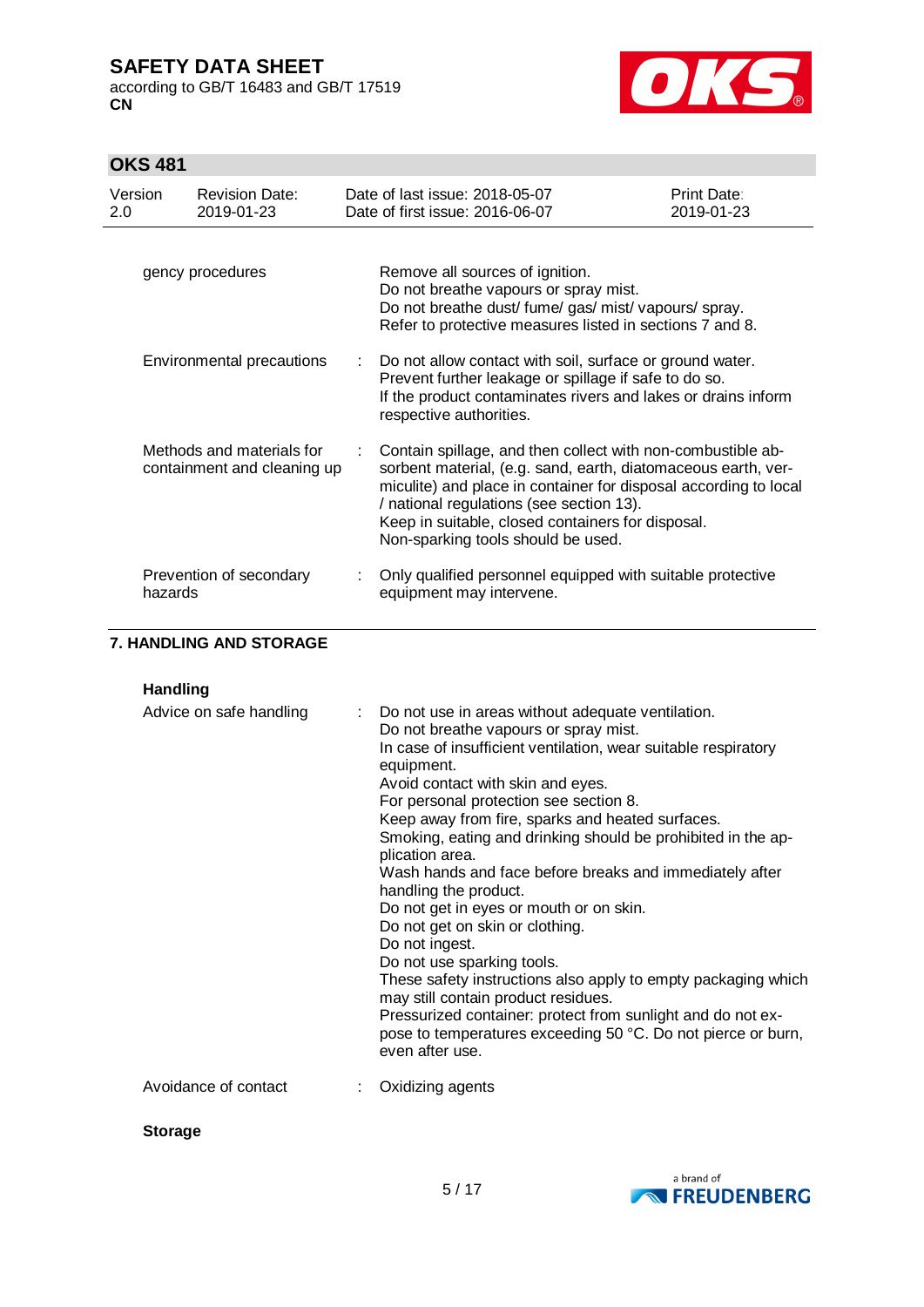according to GB/T 16483 and GB/T 17519 **CN**



## **OKS 481**

| Version | <b>Revision Date:</b>       | Date of last issue: 2018-05-07                                                                                                                                                                                                                                               | Print Date: |
|---------|-----------------------------|------------------------------------------------------------------------------------------------------------------------------------------------------------------------------------------------------------------------------------------------------------------------------|-------------|
| 2.0     | 2019-01-23                  | Date of first issue: 2016-06-07                                                                                                                                                                                                                                              | 2019-01-23  |
|         | Conditions for safe storage | BEWARE: Aerosol is pressurized. Keep away from direct sun<br>exposure and temperatures over 50 °C. Do not open by force<br>or throw into fire even after use. Do not spray on flames or<br>red-hot objects.<br>Store in accordance with the particular national regulations. |             |

### **8. EXPOSURE CONTROLS/PERSONAL PROTECTION**

| Components                                             | CAS-No.                                                                                                                                                                                                  | Value type<br>(Form of<br>exposure) | Control parame-<br>ters / Permissible<br>concentration                                                                                                                                                                                                                                                                  | <b>Basis</b>     |  |
|--------------------------------------------------------|----------------------------------------------------------------------------------------------------------------------------------------------------------------------------------------------------------|-------------------------------------|-------------------------------------------------------------------------------------------------------------------------------------------------------------------------------------------------------------------------------------------------------------------------------------------------------------------------|------------------|--|
| Pentane                                                | 109-66-0                                                                                                                                                                                                 | PC-TWA                              | 500 mg/m3                                                                                                                                                                                                                                                                                                               | GBZ 2.1-<br>2007 |  |
|                                                        |                                                                                                                                                                                                          | <b>PC-STEL</b>                      | 1,000 mg/m3                                                                                                                                                                                                                                                                                                             | GBZ 2.1-<br>2007 |  |
|                                                        |                                                                                                                                                                                                          | <b>TWA</b>                          | 1,000 ppm                                                                                                                                                                                                                                                                                                               | <b>ACGIH</b>     |  |
| <b>Butane</b>                                          | 106-97-8                                                                                                                                                                                                 | <b>STEL</b>                         | 1,000 ppm                                                                                                                                                                                                                                                                                                               | <b>ACGIH</b>     |  |
| Isobutane                                              | 75-28-5                                                                                                                                                                                                  | <b>STEL</b>                         | 1,000 ppm                                                                                                                                                                                                                                                                                                               | <b>ACGIH</b>     |  |
| <b>Engineering measures</b>                            | ventilation.<br>appropriate exhaust).                                                                                                                                                                    |                                     | Use only in an area equipped with explosion proof exhaust<br>Handle only in a place equipped with local exhaust (or other                                                                                                                                                                                               |                  |  |
| Personal protective equipment                          |                                                                                                                                                                                                          |                                     |                                                                                                                                                                                                                                                                                                                         |                  |  |
| Respiratory protection                                 | Use respiratory protection unless adequate local exhaust<br>ventilation is provided or exposure assessment demonstrates<br>that exposures are within recommended exposure guidelines.<br>Short term only |                                     |                                                                                                                                                                                                                                                                                                                         |                  |  |
| Filter type                                            | Filter type A-P                                                                                                                                                                                          |                                     |                                                                                                                                                                                                                                                                                                                         |                  |  |
| Eye/face protection                                    |                                                                                                                                                                                                          |                                     | Safety glasses with side-shields conforming to EN166                                                                                                                                                                                                                                                                    |                  |  |
| Hand protection<br><b>Material</b><br>Protective index | Nitrile rubber<br>Class 1                                                                                                                                                                                |                                     |                                                                                                                                                                                                                                                                                                                         |                  |  |
| Remarks                                                | each case.                                                                                                                                                                                               |                                     | Wear protective gloves. The selected protective gloves have<br>to satisfy the specifications of EU Directive 89/686/EEC and<br>the standard EN 374 derived from it. The break through time<br>depends amongst other things on the material, the thickness<br>and the type of glove and therefore has to be measured for |                  |  |

### **Components with workplace control parameters**

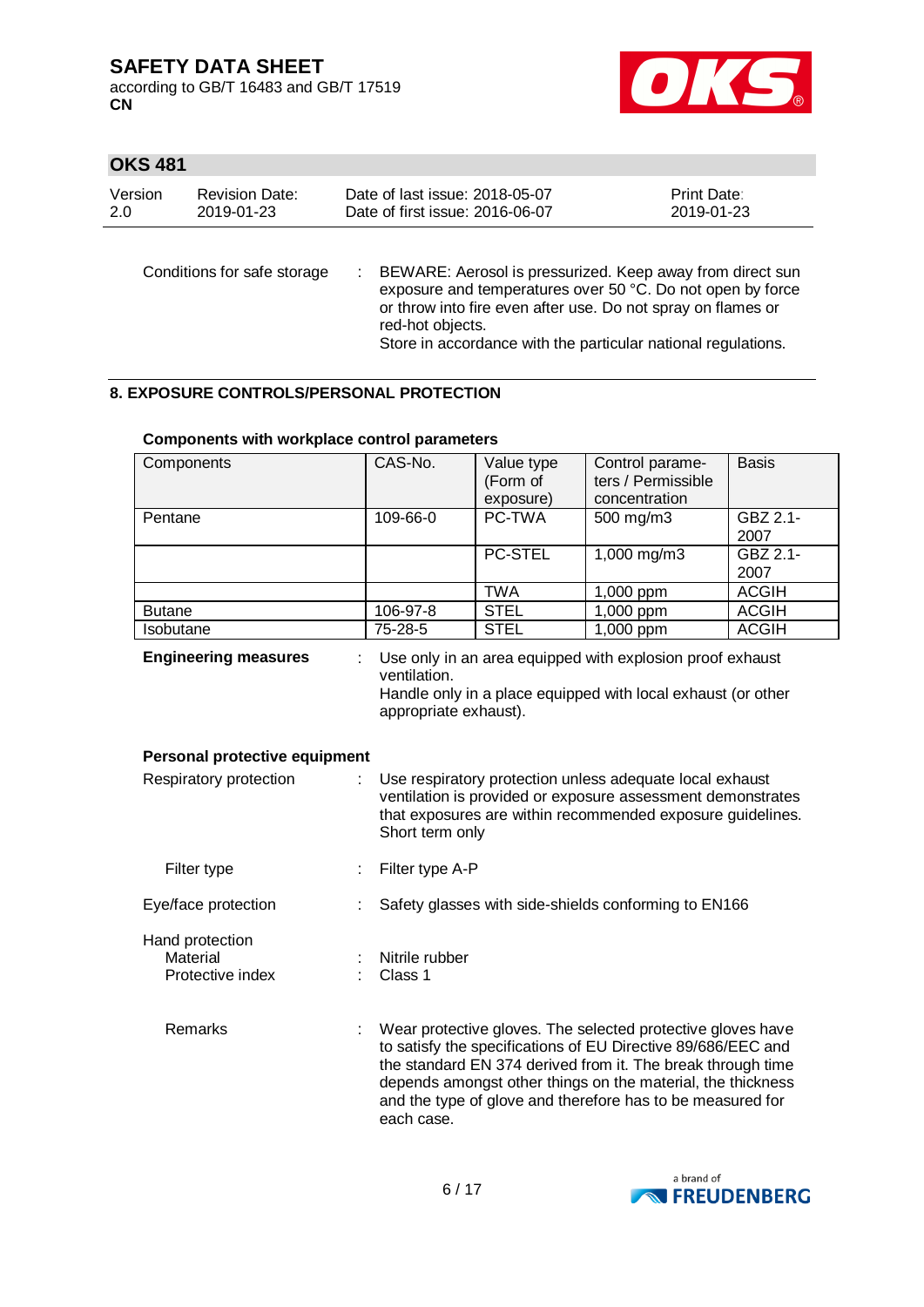according to GB/T 16483 and GB/T 17519 **CN**



## **OKS 481**

| Version<br>2.0 | <b>Revision Date:</b><br>2019-01-23 | Date of last issue: 2018-05-07<br>Date of first issue: 2016-06-07                                                                                                                                                                                                                                             | Print Date:<br>2019-01-23 |
|----------------|-------------------------------------|---------------------------------------------------------------------------------------------------------------------------------------------------------------------------------------------------------------------------------------------------------------------------------------------------------------|---------------------------|
|                | Protective measures                 | The type of protective equipment must be selected according<br>to the concentration and amount of the dangerous substance<br>at the specific workplace.<br>Choose body protection in relation to its type, to the concen-<br>tration and amount of dangerous substances, and to the spe-<br>cific work-place. |                           |
|                | Hygiene measures                    | : Wash face, hands and any exposed skin thoroughly after<br>handling.                                                                                                                                                                                                                                         |                           |

#### **9. PHYSICAL AND CHEMICAL PROPERTIES**

| Appearance                                                     |    | aerosol                      |
|----------------------------------------------------------------|----|------------------------------|
| Colour                                                         | ÷  | beige                        |
| Odour                                                          |    | characteristic               |
| <b>Odour Threshold</b>                                         | ÷  | No data available            |
|                                                                |    |                              |
| pH                                                             | t  | Not applicable               |
| Melting point/range                                            | ÷  | No data available            |
| Boiling point/boiling range                                    | t. | $-42$ °C<br>(1,013 hPa)      |
| Flash point                                                    | ÷  | $-60$ °C                     |
|                                                                |    | Method: Abel-Pensky          |
| Evaporation rate                                               | ÷  | No data available            |
| Flammability (solid, gas)                                      | ÷  | Extremely flammable aerosol. |
| Self-ignition                                                  | ÷  | not auto-flammable           |
| Upper explosion limit / Upper :<br>flammability limit          |    | 10.9 %(V)                    |
| Lower explosion limit / Lower : 1.4 %(V)<br>flammability limit |    |                              |
| Vapour pressure                                                | ÷. | 2,000 hPa (20 °C)            |
| Relative vapour density                                        | ÷  | No data available            |
| Density                                                        | ÷  | 0.65 g/cm3 (20 $°C$ )        |
|                                                                |    |                              |

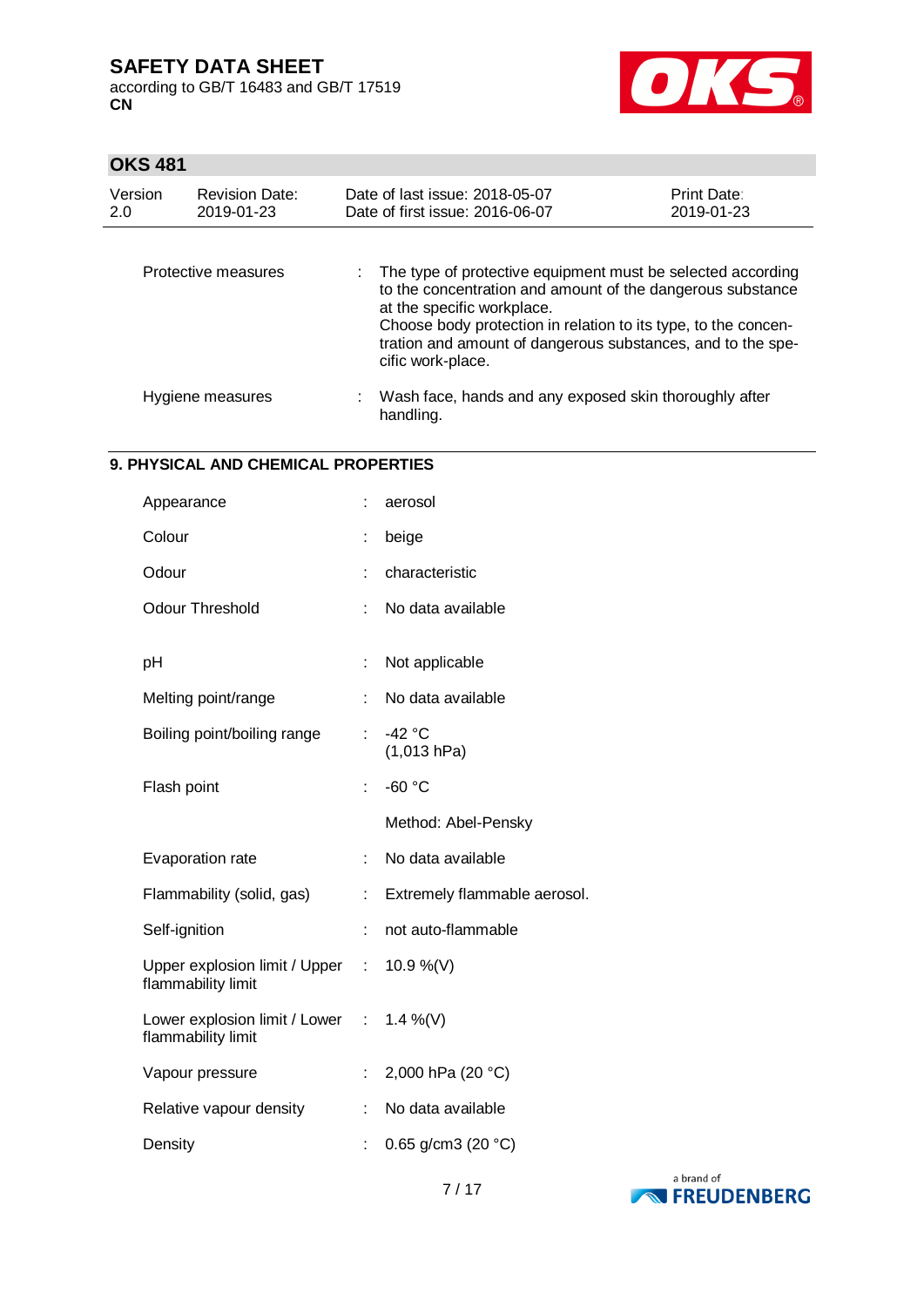according to GB/T 16483 and GB/T 17519 **CN**



## **OKS 481**

| Version<br>2.0 |                     | <b>Revision Date:</b><br>2019-01-23        |   | Date of last issue: 2018-05-07<br>Date of first issue: 2016-06-07 | <b>Print Date:</b><br>2019-01-23 |
|----------------|---------------------|--------------------------------------------|---|-------------------------------------------------------------------|----------------------------------|
|                |                     |                                            |   |                                                                   |                                  |
|                | <b>Bulk density</b> |                                            | ÷ | No data available                                                 |                                  |
|                |                     | Solubility(ies)<br>Water solubility        |   | insoluble                                                         |                                  |
|                |                     | Solubility in other solvents               | ÷ | No data available                                                 |                                  |
|                |                     | Partition coefficient: n-<br>octanol/water |   | No data available                                                 |                                  |
|                |                     | Auto-ignition temperature                  | ÷ | No data available                                                 |                                  |
|                |                     | Decomposition temperature                  |   | No data available                                                 |                                  |
|                | Viscosity           | Viscosity, dynamic                         |   | No data available                                                 |                                  |
|                |                     | Viscosity, kinematic                       | ÷ | $<$ 20.5 mm2/s (40 °C)                                            |                                  |
|                |                     | <b>Explosive properties</b>                |   | Not explosive                                                     |                                  |
|                |                     | Oxidizing properties                       |   | No data available                                                 |                                  |
|                |                     | Sublimation point                          |   | No data available                                                 |                                  |
|                |                     | Metal corrosion rate                       |   | Not corrosive to metals                                           |                                  |

### **10. STABILITY AND REACTIVITY**

| Reactivity                          |    | No hazards to be specially mentioned.                                                        |
|-------------------------------------|----|----------------------------------------------------------------------------------------------|
| Chemical stability                  | ÷. | Stable under normal conditions.                                                              |
| tions                               |    | Possibility of hazardous reac- : No dangerous reaction known under conditions of normal use. |
| Conditions to avoid                 |    | Heat, flames and sparks.                                                                     |
| Incompatible materials              |    | Oxidizing agents                                                                             |
| Hazardous decomposition<br>products | t. | No decomposition if stored and applied as directed.                                          |

## **11. TOXICOLOGICAL INFORMATION**

**Acute toxicity**

### **Product:**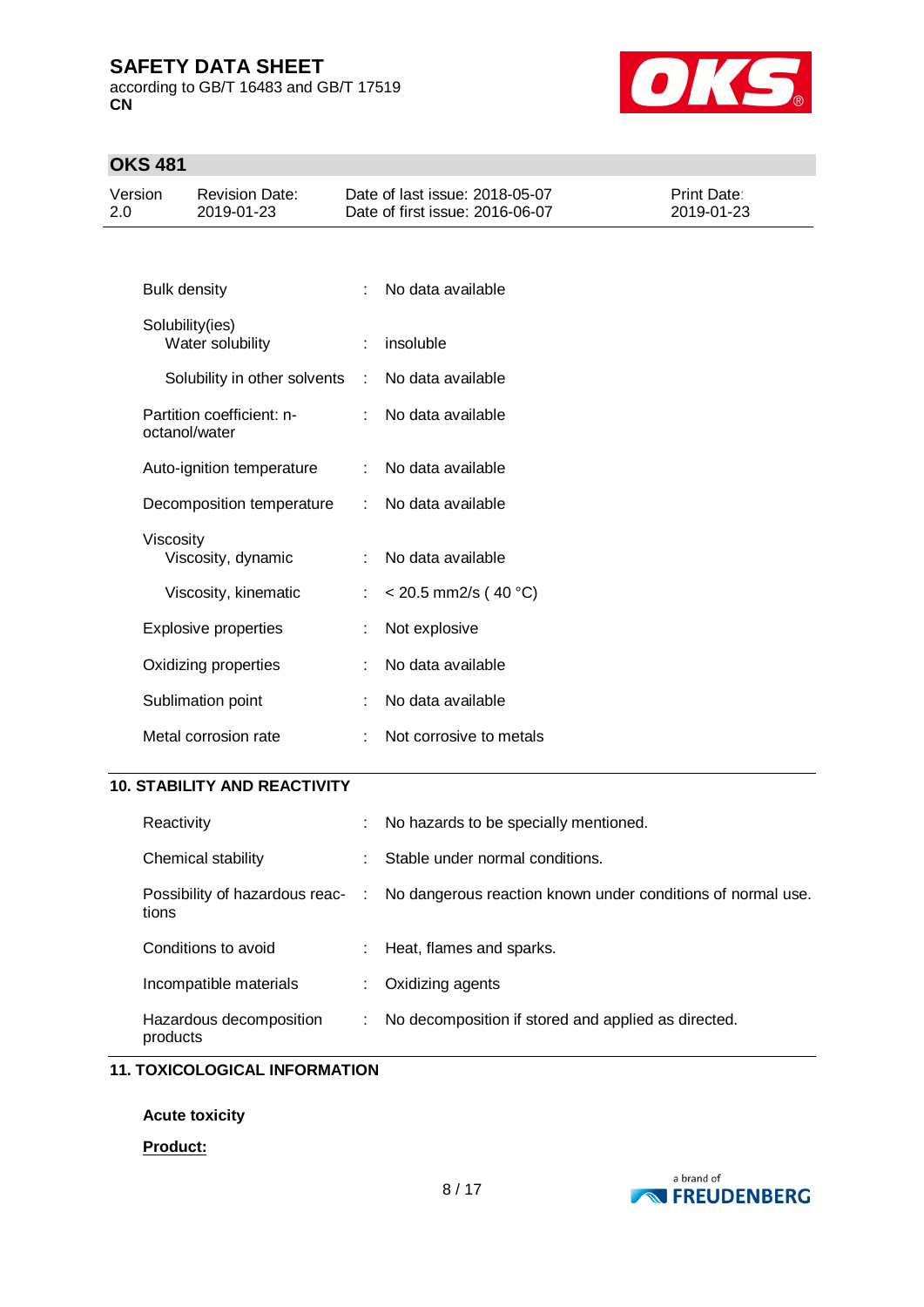according to GB/T 16483 and GB/T 17519 **CN**



# **OKS 481**

| Version<br>2.0 | <b>Revision Date:</b><br>2019-01-23 |    | Date of last issue: 2018-05-07<br>Date of first issue: 2016-06-07                                                                                                            | Print Date:<br>2019-01-23 |
|----------------|-------------------------------------|----|------------------------------------------------------------------------------------------------------------------------------------------------------------------------------|---------------------------|
|                |                                     |    |                                                                                                                                                                              |                           |
|                | Acute oral toxicity                 |    | Remarks: Effects due to ingestion may include:                                                                                                                               |                           |
|                |                                     |    | Symptoms: Central nervous system depression                                                                                                                                  |                           |
|                |                                     |    | Acute toxicity estimate: 4,345 mg/kg<br>Method: Calculation method                                                                                                           |                           |
|                | Acute inhalation toxicity           |    | Remarks: Respiration of solvent vapour may cause dizziness.                                                                                                                  |                           |
|                |                                     |    | Symptoms: Inhalation may provoke the following symptoms:,<br>Respiratory disorder, Dizziness, Drowsiness, Vomiting, Fati-<br>gue, Vertigo, Central nervous system depression |                           |
|                | Acute dermal toxicity               |    | Remarks: Prolonged or repeated skin contact with liquid may<br>cause defatting resulting in drying, redness and possible blis-<br>tering.                                    |                           |
|                |                                     |    | Symptoms: Redness, Local irritation, Skin disorders                                                                                                                          |                           |
|                | Components:                         |    |                                                                                                                                                                              |                           |
|                | Pentane:                            |    |                                                                                                                                                                              |                           |
|                | Acute oral toxicity                 | ÷. | LD50 (Rat): $> 2,000$ mg/kg                                                                                                                                                  |                           |
|                | Acute inhalation toxicity           |    | $LC50$ (Rat): $> 25.3$ mg/l<br>Exposure time: 4 h<br>Test atmosphere: vapour<br>Assessment: The substance or mixture has no acute inhala-<br>tion toxicity                   |                           |
|                | <b>Butane:</b>                      |    |                                                                                                                                                                              |                           |
|                | Acute inhalation toxicity           | ÷. | LC50 (Rat): 658 mg/l<br>Exposure time: 4 h<br>Test atmosphere: gas                                                                                                           |                           |
|                | Isobutane:                          |    |                                                                                                                                                                              |                           |
|                | Acute inhalation toxicity           |    | : LC50 (Rat): 658 mg/l<br>Exposure time: 4 h<br>Test atmosphere: gas                                                                                                         |                           |
|                | <b>Skin corrosion/irritation</b>    |    |                                                                                                                                                                              |                           |
|                | Product:<br>Remarks                 |    | Irritating to skin.                                                                                                                                                          |                           |

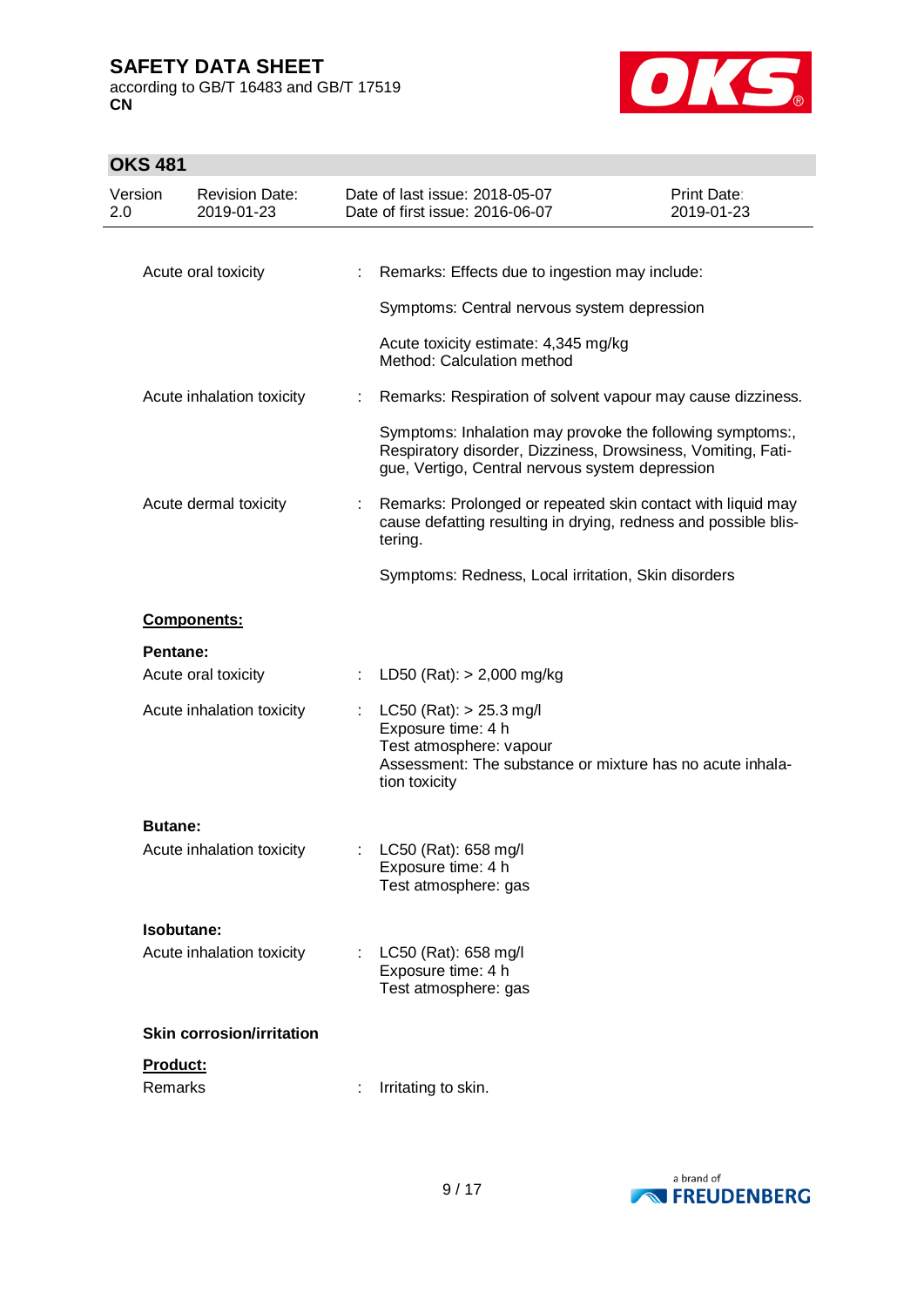according to GB/T 16483 and GB/T 17519 **CN**



# **OKS 481**

| <b>Revision Date:</b><br>2019-01-23<br><b>Components:</b><br>Assessment<br>Serious eye damage/eye irritation<br>Components: |            | Date of last issue: 2018-05-07<br>Date of first issue: 2016-06-07<br>Rabbit<br>No skin irritation<br>Repeated exposure may cause skin dryness or cracking.<br>Contact with eyes may cause irritation. | <b>Print Date:</b><br>2019-01-23                                                                      |
|-----------------------------------------------------------------------------------------------------------------------------|------------|-------------------------------------------------------------------------------------------------------------------------------------------------------------------------------------------------------|-------------------------------------------------------------------------------------------------------|
|                                                                                                                             |            |                                                                                                                                                                                                       |                                                                                                       |
|                                                                                                                             |            |                                                                                                                                                                                                       |                                                                                                       |
|                                                                                                                             |            |                                                                                                                                                                                                       |                                                                                                       |
|                                                                                                                             |            |                                                                                                                                                                                                       |                                                                                                       |
|                                                                                                                             |            |                                                                                                                                                                                                       |                                                                                                       |
|                                                                                                                             |            |                                                                                                                                                                                                       |                                                                                                       |
|                                                                                                                             |            |                                                                                                                                                                                                       |                                                                                                       |
|                                                                                                                             |            |                                                                                                                                                                                                       |                                                                                                       |
|                                                                                                                             |            |                                                                                                                                                                                                       |                                                                                                       |
|                                                                                                                             |            | Rabbit                                                                                                                                                                                                |                                                                                                       |
| Assessment                                                                                                                  |            | No eye irritation<br>No eye irritation                                                                                                                                                                |                                                                                                       |
| <b>Respiratory or skin sensitisation</b>                                                                                    |            |                                                                                                                                                                                                       |                                                                                                       |
|                                                                                                                             |            |                                                                                                                                                                                                       |                                                                                                       |
|                                                                                                                             |            | This information is not available.                                                                                                                                                                    |                                                                                                       |
| Components:                                                                                                                 |            |                                                                                                                                                                                                       |                                                                                                       |
|                                                                                                                             |            |                                                                                                                                                                                                       |                                                                                                       |
|                                                                                                                             |            | Guinea pig                                                                                                                                                                                            |                                                                                                       |
|                                                                                                                             |            |                                                                                                                                                                                                       |                                                                                                       |
|                                                                                                                             |            | Does not cause skin sensitisation.                                                                                                                                                                    |                                                                                                       |
|                                                                                                                             |            | yes                                                                                                                                                                                                   |                                                                                                       |
| <b>Germ cell mutagenicity</b>                                                                                               |            |                                                                                                                                                                                                       |                                                                                                       |
|                                                                                                                             |            |                                                                                                                                                                                                       |                                                                                                       |
| Genotoxicity in vitro                                                                                                       |            | Remarks: No data available                                                                                                                                                                            |                                                                                                       |
| Genotoxicity in vivo                                                                                                        |            | Remarks: No data available                                                                                                                                                                            |                                                                                                       |
| Carcinogenicity                                                                                                             |            |                                                                                                                                                                                                       |                                                                                                       |
|                                                                                                                             |            |                                                                                                                                                                                                       |                                                                                                       |
|                                                                                                                             | ÷          | No data available                                                                                                                                                                                     |                                                                                                       |
|                                                                                                                             | Assessment |                                                                                                                                                                                                       | Does not cause skin sensitisation.<br><b>OECD Test Guideline 406</b><br>$\mathcal{F}_{\mathcal{A}}$ . |

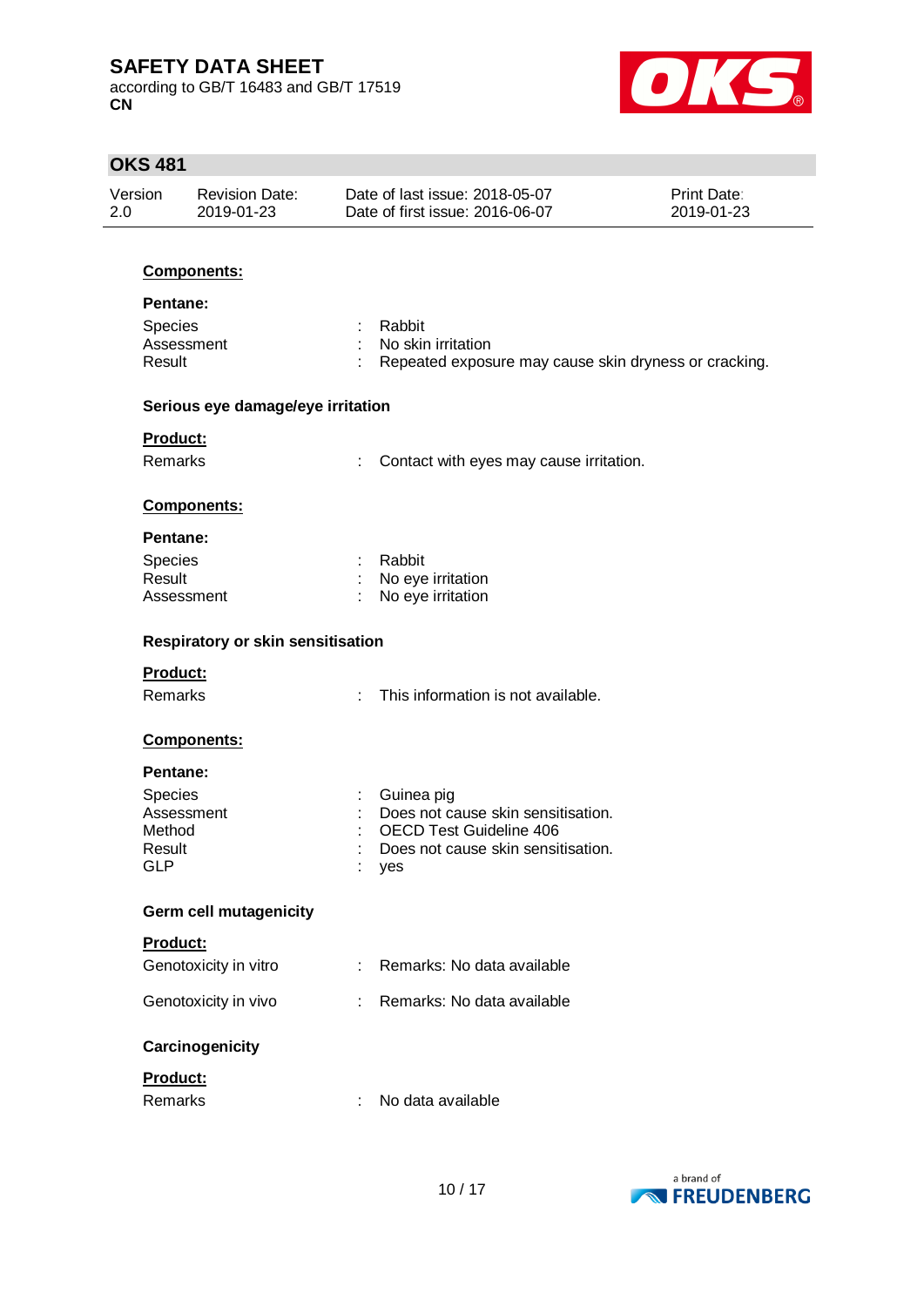according to GB/T 16483 and GB/T 17519 **CN**



# **OKS 481**

| Version<br>2.0 | <b>Revision Date:</b><br>2019-01-23                              |    | Date of last issue: 2018-05-07<br>Date of first issue: 2016-06-07                                                                                                                                                               | <b>Print Date:</b><br>2019-01-23 |
|----------------|------------------------------------------------------------------|----|---------------------------------------------------------------------------------------------------------------------------------------------------------------------------------------------------------------------------------|----------------------------------|
|                | <b>Reproductive toxicity</b>                                     |    |                                                                                                                                                                                                                                 |                                  |
|                | <b>Product:</b>                                                  |    |                                                                                                                                                                                                                                 |                                  |
|                | Effects on fertility                                             |    | : Remarks: No data available                                                                                                                                                                                                    |                                  |
| ment           | Effects on foetal develop-                                       |    | : Remarks: No data available                                                                                                                                                                                                    |                                  |
|                | <b>STOT - single exposure</b>                                    |    |                                                                                                                                                                                                                                 |                                  |
|                | Components:                                                      |    |                                                                                                                                                                                                                                 |                                  |
|                | Pentane:                                                         |    |                                                                                                                                                                                                                                 |                                  |
|                | Exposure routes<br><b>Target Organs</b><br>Assessment            | ÷. | Inhalation<br>Central nervous system, Narcotic effects<br>May cause drowsiness or dizziness.<br>The substance or mixture is classified as specific target organ<br>toxicant, single exposure, category 3 with narcotic effects. |                                  |
|                | <b>Repeated dose toxicity</b>                                    |    |                                                                                                                                                                                                                                 |                                  |
|                | <b>Product:</b>                                                  |    |                                                                                                                                                                                                                                 |                                  |
|                | <b>Remarks</b>                                                   |    | This information is not available.                                                                                                                                                                                              |                                  |
|                | <b>Aspiration toxicity</b>                                       |    |                                                                                                                                                                                                                                 |                                  |
|                | <b>Product:</b><br>May be fatal if swallowed and enters airways. |    |                                                                                                                                                                                                                                 |                                  |
|                | Components:                                                      |    |                                                                                                                                                                                                                                 |                                  |
|                | Pentane:                                                         |    |                                                                                                                                                                                                                                 |                                  |
|                | May be fatal if swallowed and enters airways.                    |    |                                                                                                                                                                                                                                 |                                  |
|                | <b>Further information</b>                                       |    |                                                                                                                                                                                                                                 |                                  |
|                | Product:                                                         |    |                                                                                                                                                                                                                                 |                                  |
|                | Remarks                                                          |    | Ingestion causes irritation of upper respiratory system and                                                                                                                                                                     |                                  |

# gastrointestinal disturbance.

### **12. ECOLOGICAL INFORMATION**

### **Ecotoxicity**

### **Product:**

Toxicity to fish in the set of the set of the set of the set of the set of the set of the set of the set of the set of the set of the set of the set of the set of the set of the set of the set of the set of the set of the

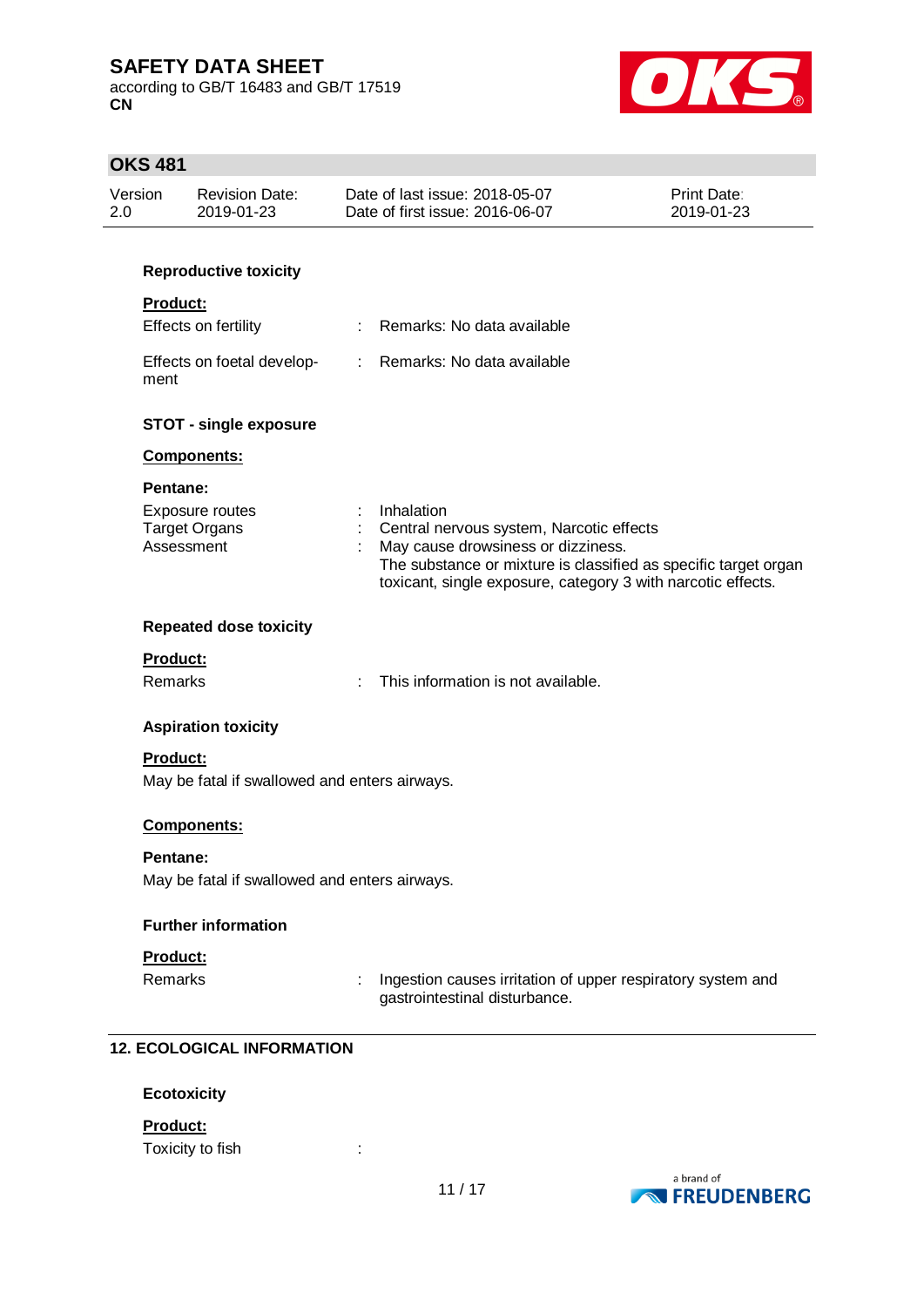according to GB/T 16483 and GB/T 17519 **CN**



| <b>OKS 481</b> |                                                                         |    |                                                                                                                                                                                                                         |                                  |
|----------------|-------------------------------------------------------------------------|----|-------------------------------------------------------------------------------------------------------------------------------------------------------------------------------------------------------------------------|----------------------------------|
| Version<br>2.0 | <b>Revision Date:</b><br>2019-01-23                                     |    | Date of last issue: 2018-05-07<br>Date of first issue: 2016-06-07                                                                                                                                                       | <b>Print Date:</b><br>2019-01-23 |
|                |                                                                         |    | Remarks: Toxic to aquatic organisms, may cause long-term<br>adverse effects in the aquatic environment.                                                                                                                 |                                  |
|                | Toxicity to daphnia and other :<br>aquatic invertebrates                |    | Remarks: No data available                                                                                                                                                                                              |                                  |
|                | Toxicity to algae                                                       |    | Remarks: No data available                                                                                                                                                                                              |                                  |
|                | Toxicity to microorganisms                                              | t. | Remarks: No data available                                                                                                                                                                                              |                                  |
|                | Components:                                                             |    |                                                                                                                                                                                                                         |                                  |
|                | Pentane:<br><b>Ecotoxicology Assessment</b><br>Chronic aquatic toxicity | ÷. | Toxic to aquatic life with long lasting effects.                                                                                                                                                                        |                                  |
|                | <b>Persistence and degradability</b>                                    |    |                                                                                                                                                                                                                         |                                  |
|                | <b>Product:</b><br>Biodegradability                                     |    | : Remarks: No data available                                                                                                                                                                                            |                                  |
| ty             | Physico-chemical removabili- :                                          |    | Remarks: No data available                                                                                                                                                                                              |                                  |
|                | Components:                                                             |    |                                                                                                                                                                                                                         |                                  |
|                | Pentane:<br>Biodegradability                                            |    | aerobic<br>Inoculum: activated sludge<br>Result: rapidly biodegradable<br>Biodegradation: 87 %<br>Method: OECD Test Guideline 301F<br>GLP: yes                                                                          |                                  |
|                | <b>Bioaccumulative potential</b>                                        |    |                                                                                                                                                                                                                         |                                  |
|                | Product:<br>Bioaccumulation                                             |    | Remarks: This mixture contains no substance considered to<br>be persistent, bioaccumulating and toxic (PBT).<br>This mixture contains no substance considered to be very<br>persistent and very bioaccumulating (vPvB). |                                  |
|                | Components:                                                             |    |                                                                                                                                                                                                                         |                                  |
|                | <b>Butane:</b>                                                          |    |                                                                                                                                                                                                                         |                                  |

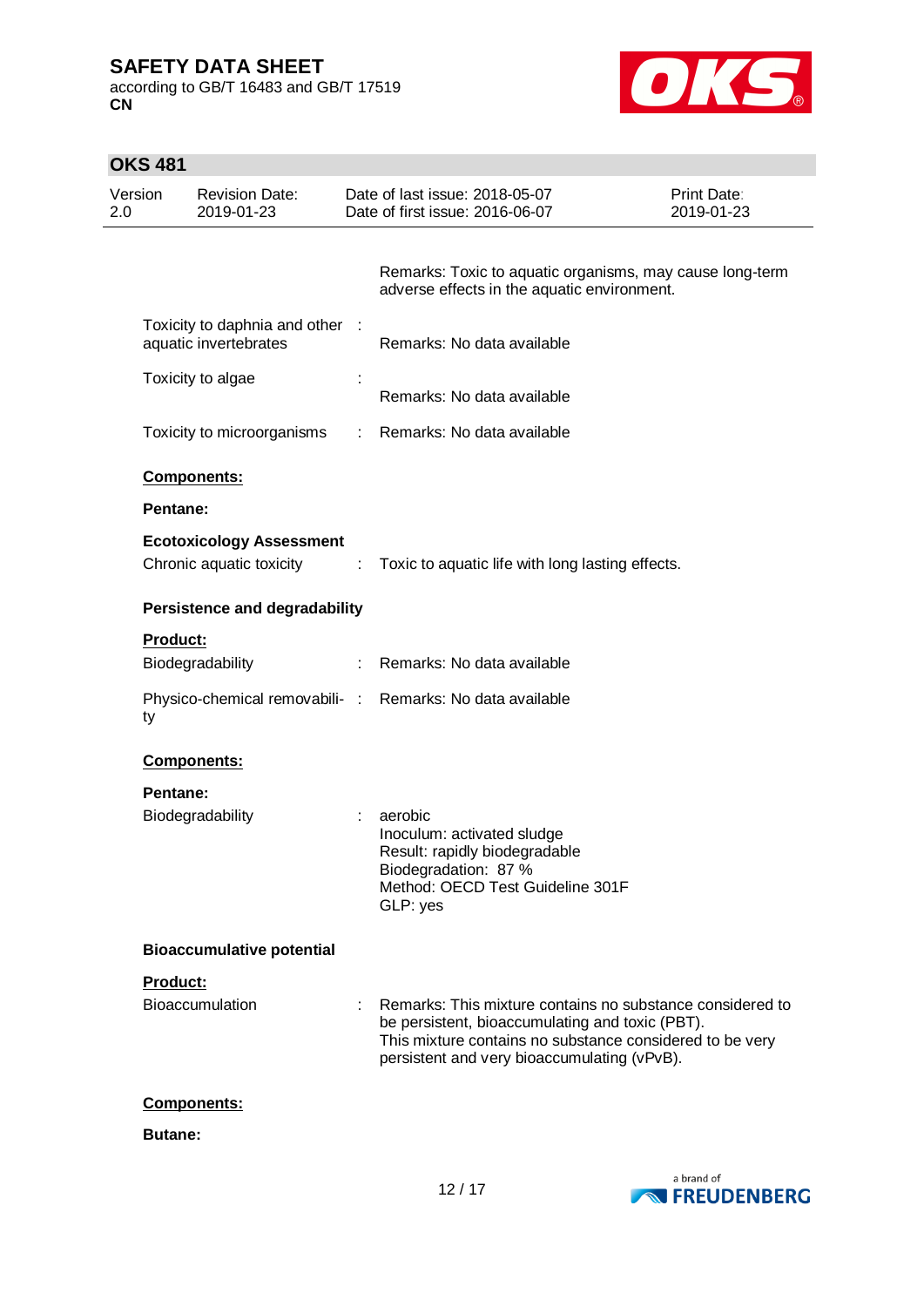according to GB/T 16483 and GB/T 17519 **CN**



# **OKS 481**

| Version<br>2.0 |                             | <b>Revision Date:</b><br>2019-01-23                |                | Date of last issue: 2018-05-07<br>Date of first issue: 2016-06-07                                                                                                                                                   | Print Date:<br>2019-01-23 |
|----------------|-----------------------------|----------------------------------------------------|----------------|---------------------------------------------------------------------------------------------------------------------------------------------------------------------------------------------------------------------|---------------------------|
|                | octanol/water               | Partition coefficient: n-                          | ÷              | log Pow: 2.89<br>Method: OECD Test Guideline 107                                                                                                                                                                    |                           |
|                | propane:<br>octanol/water   | Partition coefficient: n-                          | ÷              | log Pow: 2.36                                                                                                                                                                                                       |                           |
|                | Isobutane:<br>octanol/water | Partition coefficient: n-                          |                | log Pow: 2.88<br>Method: OECD Test Guideline 107                                                                                                                                                                    |                           |
|                |                             | <b>Mobility in soil</b>                            |                |                                                                                                                                                                                                                     |                           |
|                | Product:                    |                                                    |                |                                                                                                                                                                                                                     |                           |
|                | Mobility                    |                                                    | ÷              | Remarks: No data available                                                                                                                                                                                          |                           |
|                |                             | Distribution among environ-<br>mental compartments | $\mathbb{R}^n$ | Remarks: No data available                                                                                                                                                                                          |                           |
|                |                             | Other adverse effects                              |                |                                                                                                                                                                                                                     |                           |
|                | Product:<br>tion            |                                                    |                | Additional ecological informa-: Toxic to aquatic life with long lasting effects.                                                                                                                                    |                           |
|                |                             | <b>13. DISPOSAL CONSIDERATIONS</b>                 |                |                                                                                                                                                                                                                     |                           |
|                |                             | <b>Disposal methods</b>                            |                |                                                                                                                                                                                                                     |                           |
|                |                             | Waste from residues                                | t.             | Do not dispose of with domestic refuse.<br>Dispose of as hazardous waste in compliance with local and<br>national regulations.                                                                                      |                           |
|                |                             | Contaminated packaging                             |                | Packaging that is not properly emptied must be disposed of as<br>the unused product.<br>Offer empty spray cans to an established disposal company.<br>Pressurized container: Do not pierce or burn, even after use. |                           |

#### **14. TRANSPORT INFORMATION**

### **International Regulations**

**UNRTDG**

| UN number            | $\therefore$ UN 1950 |
|----------------------|----------------------|
| Proper shipping name | AEROSOLS             |

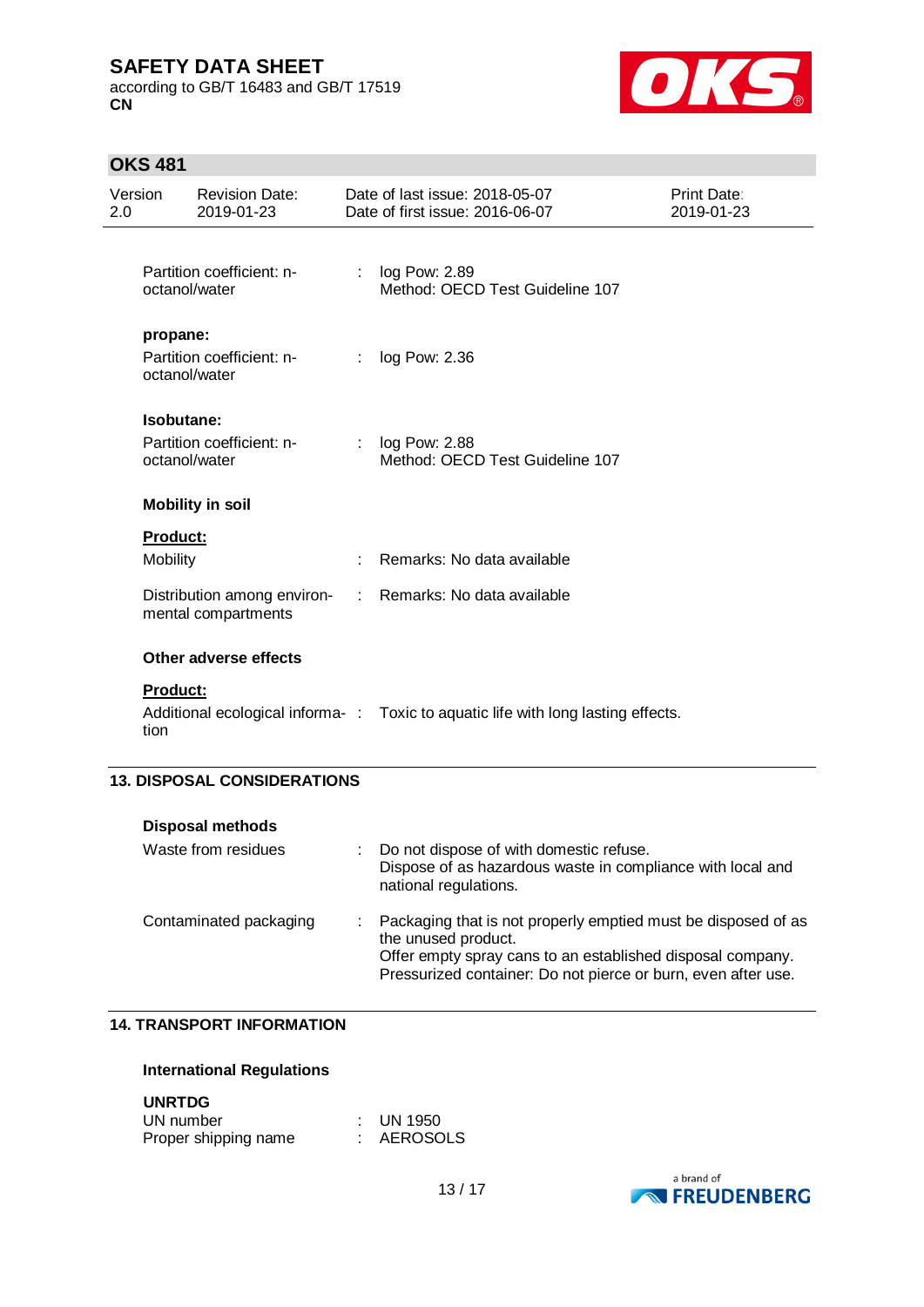according to GB/T 16483 and GB/T 17519 **CN**



## **OKS 481**

| Version<br>2.0               | <b>Revision Date:</b><br>2019-01-23                                                                                                                  |    | Date of last issue: 2018-05-07<br>Date of first issue: 2016-06-07                                                                 | Print Date:<br>2019-01-23 |
|------------------------------|------------------------------------------------------------------------------------------------------------------------------------------------------|----|-----------------------------------------------------------------------------------------------------------------------------------|---------------------------|
| Class<br>Labels              | Packing group                                                                                                                                        | t. | 2.1<br>Not assigned by regulation<br>2.1                                                                                          |                           |
| Class<br>Labels<br>aircraft) | <b>IATA-DGR</b><br>UN/ID No.<br>Proper shipping name<br>Packing group<br>Packing instruction (cargo<br>Packing instruction (passen-<br>ger aircraft) |    | <b>UN 1950</b><br>Aerosols, flammable<br>2.1<br>Not assigned by regulation<br>Flammable Gas<br>203<br>203                         |                           |
| Class<br>Labels              | <b>IMDG-Code</b><br>UN number<br>Proper shipping name<br>Packing group<br>EmS Code<br>Marine pollutant                                               |    | $\therefore$ UN 1950<br><b>AEROSOLS</b><br>(pentane, zinc oxide)<br>2.1<br>Not assigned by regulation<br>2.1<br>$F-D, S-U$<br>yes |                           |
|                              | Transport in bulk according to Annex II of MARPOL 73/78 and the IBC Code                                                                             |    |                                                                                                                                   |                           |

Not applicable for product as supplied.

### **National Regulations**

### **GB 6944/12268**

| UN number            | $\therefore$ UN 1950         |
|----------------------|------------------------------|
| Proper shipping name | : AEROSOLS                   |
| Class                | $\cdot$ 21                   |
| Packing group        | : Not assigned by regulation |
| Labels               | $\cdot$ 21                   |
|                      |                              |

#### **Special precautions for user**

The transport classification(s) provided herein are for informational purposes only, and solely based upon the properties of the unpackaged material as it is described within this Safety Data Sheet. Transportation classifications may vary by mode of transportation, package sizes, and variations in regional or country regulations.

#### **15. REGULATORY INFORMATION**

## **National regulatory information Law on the Prevention and Control of Occupational Diseases**

### **Regulations on Safety Management of Hazardous Chemicals**

Catalogue of Hazardous Chemicals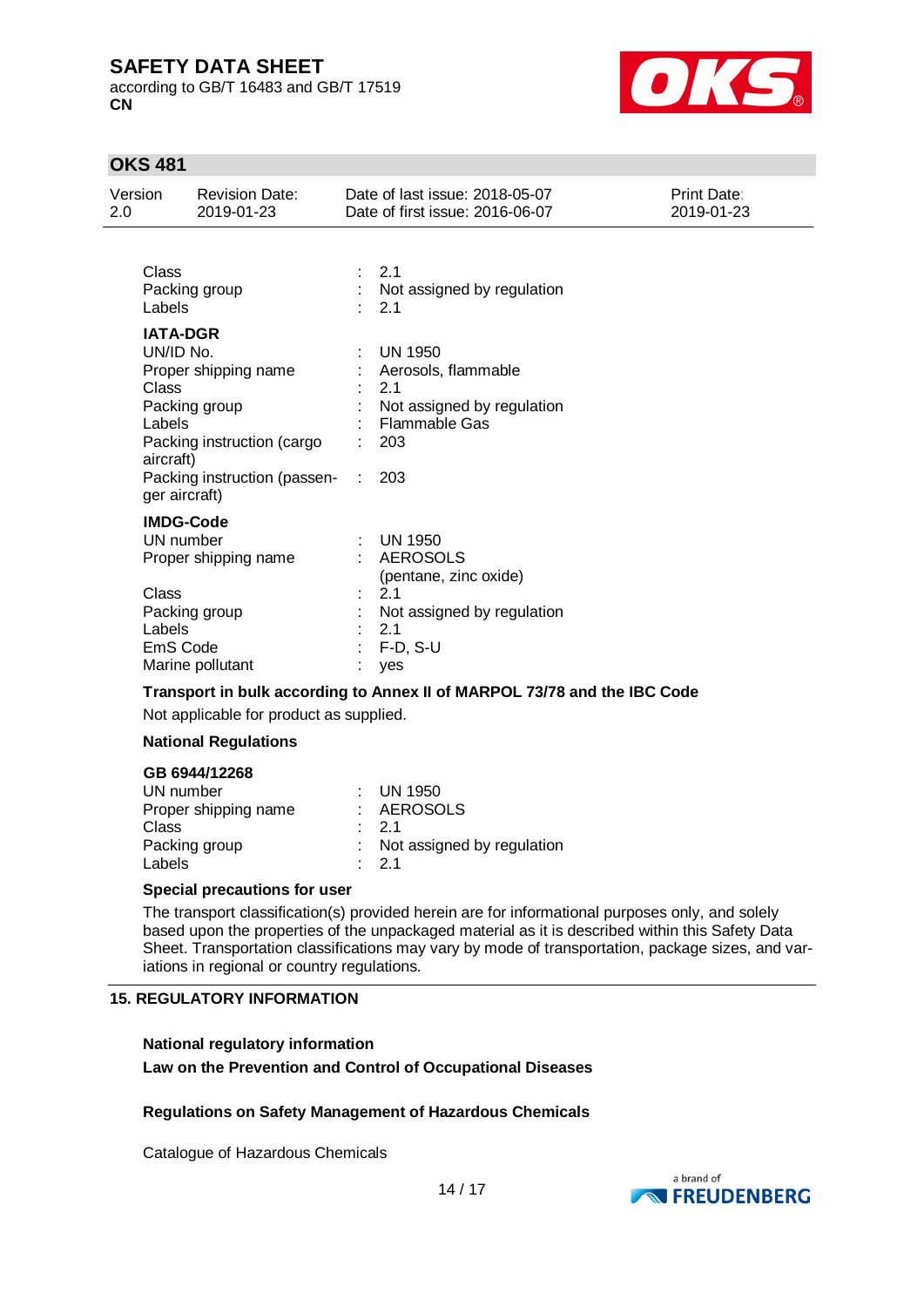according to GB/T 16483 and GB/T 17519 **CN**



# **OKS 481**

| Version | <b>Revision Date:</b> | Date of last issue: 2018-05-07  | <b>Print Date:</b> |
|---------|-----------------------|---------------------------------|--------------------|
| 2.0     | 2019-01-23            | Date of first issue: 2016-06-07 | 2019-01-23         |

| Product name        |          | <b>Status</b> | Reference number |
|---------------------|----------|---------------|------------------|
| <b>OKS 481</b>      |          | Listed        | 2828             |
|                     |          |               |                  |
| List of ingredients | CAS-No.  | <b>Status</b> | Reference number |
| Pentane             | 109-66-0 | Listed        | 2796             |
| <b>Butane</b>       | 106-97-8 | Listed        | 2778             |
| propane             | 74-98-6  | Listed        | 139              |
| Isobutane           | 75-28-5  | Listed        | 2707             |

| Identification of Major Hazard Installations for Dangerous Chemicals (GB 18218)<br>Category<br>Gases                    | Threshold quantity<br>10 <sub>t</sub>                 |  |  |
|-------------------------------------------------------------------------------------------------------------------------|-------------------------------------------------------|--|--|
| Hazardous Chemicals for Priority Management under : Not applicable<br><b>SAWS</b>                                       |                                                       |  |  |
| Regulations on Labour Protection in Workplaces where Toxic Substances are Used                                          |                                                       |  |  |
| Catalogue of Highly Toxic Chemicals<br>÷.                                                                               | Not applicable                                        |  |  |
| Regulation of Environmental Management on the First Import of Chemicals and the Import<br>and Export of Toxic Chemicals |                                                       |  |  |
| China Severely Restricted Toxic Chemicals for Import : Not applicable<br>and Export                                     |                                                       |  |  |
| The components of this product are reported in the following inventories:                                               |                                                       |  |  |
| <b>IECSC</b>                                                                                                            | On the inventory, or in compliance with the inventory |  |  |

### **16. OTHER INFORMATION**

Date format  $\qquad \qquad : \quad$  yyyy/mm/dd

**Full text of other abbreviations**

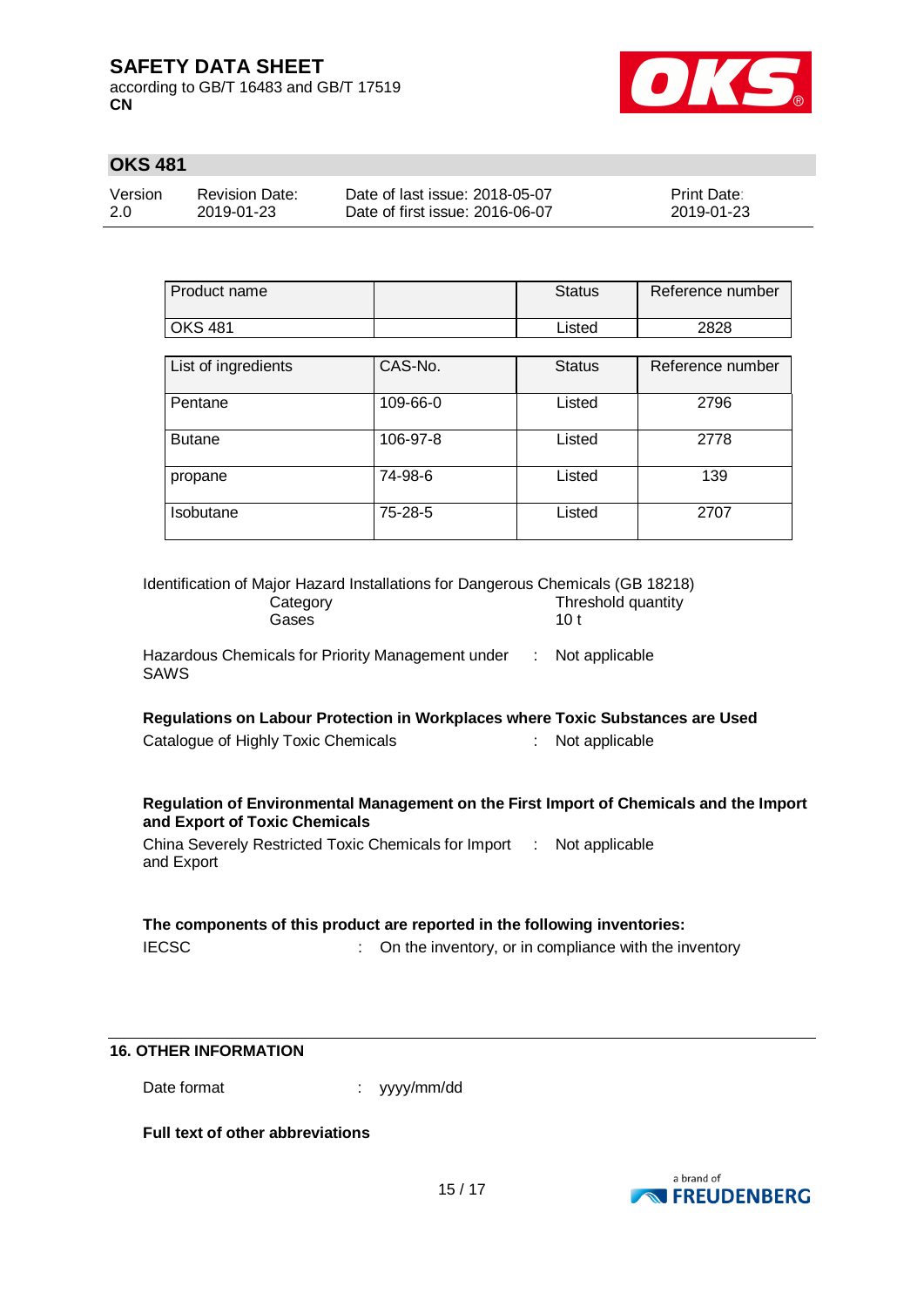according to GB/T 16483 and GB/T 17519 **CN**



### **OKS 481**

| Version<br>2.0 | <b>Revision Date:</b><br>2019-01-23                                                   | Date of last issue: 2018-05-07<br>Date of first issue: 2016-06-07                                                                                                                | <b>Print Date:</b><br>2019-01-23 |
|----------------|---------------------------------------------------------------------------------------|----------------------------------------------------------------------------------------------------------------------------------------------------------------------------------|----------------------------------|
| ACGIH          | GBZ 2.1-2007                                                                          | : USA. ACGIH Threshold Limit Values (TLV)<br>: Occupational exposure limits for hazardous agents in the<br>workplace - Chemical hazardous agents.                                |                                  |
|                | ACGIH / TWA<br><b>ACGIH / STEL</b><br>GBZ 2.1-2007 / PC-TWA<br>GBZ 2.1-2007 / PC-STEL | : 8-hour, time-weighted average<br>: Short-term exposure limit<br>: Permissible concentration - time weighted average<br>: Permissible concentration - short term exposure limit |                                  |

AICS - Australian Inventory of Chemical Substances; ANTT - National Agency for Transport by Land of Brazil; ASTM - American Society for the Testing of Materials; bw - Body weight; CMR - Carcinogen, Mutagen or Reproductive Toxicant; CPR - Controlled Products Regulations; DIN - Standard of the German Institute for Standardisation; DSL - Domestic Substances List (Canada); ECx - Concentration associated with x% response; ELx - Loading rate associated with x% response; EmS - Emergency Schedule; ENCS - Existing and New Chemical Substances (Japan); ErCx - Concentration associated with x% growth rate response; ERG - Emergency Response Guide; GHS - Globally Harmonized System; GLP - Good Laboratory Practice; IARC - International Agency for Research on Cancer; IATA - International Air Transport Association; IBC - International Code for the Construction and Equipment of Ships carrying Dangerous Chemicals in Bulk; IC50 - Half maximal inhibitory concentration; ICAO - International Civil Aviation Organization; IECSC - Inventory of Existing Chemical Substances in China; IMDG - International Maritime Dangerous Goods; IMO - International Maritime Organization; ISHL - Industrial Safety and Health Law (Japan); ISO - International Organisation for Standardization; KECI - Korea Existing Chemicals Inventory; LC50 - Lethal Concentration to 50 % of a test population; LD50 - Lethal Dose to 50% of a test population (Median Lethal Dose); MARPOL - International Convention for the Prevention of Pollution from Ships; n.o.s. - Not Otherwise Specified; Nch - Chilean Norm; NO(A)EC - No Observed (Adverse) Effect Concentration; NO(A)EL - No Observed (Adverse) Effect Level; NOELR - No Observable Effect Loading Rate; NOM - Official Mexican Norm; NTP - National Toxicology Program; NZIoC - New Zealand Inventory of Chemicals; OECD - Organization for Economic Co-operation and Development; OPPTS - Office of Chemical Safety and Pollution Prevention; PBT - Persistent, Bioaccumulative and Toxic substance; PICCS - Philippines Inventory of Chemicals and Chemical Substances; (Q)SAR - (Quantitative) Structure Activity Relationship; REACH - Regulation (EC) No 1907/2006 of the European Parliament and of the Council concerning the Registration, Evaluation, Authorisation and Restriction of Chemicals; SADT - Self-Accelerating Decomposition Temperature; SDS - Safety Data Sheet; TCSI - Taiwan Chemical Substance Inventory; TDG - Transportation of Dangerous Goods; TSCA - Toxic Substances Control Act (United States); UN - United Nations; UNRTDG - United Nations Recommendations on the Transport of Dangerous Goods; vPvB - Very Persistent and Very Bioaccumulative; WHMIS - Workplace Hazardous Materials Information System

### **Disclaimer**

This safety data sheet applies only to products originally packed and labelled by OKS Spezialschmierstoffe. The information contained therein may not be reproduced or modified without the express written permission of OKS Spezialschmierstoffe. Any forwarding of this document is only permitted to the extent required by law. Any further, in particular public, dissemination of our safety data sheets (e.g. as a document for download from the Internet) is not permitted without the express written consent of OKS Spezialschmierstoffe. OKS Spezialschmierstoffe provides its cus-